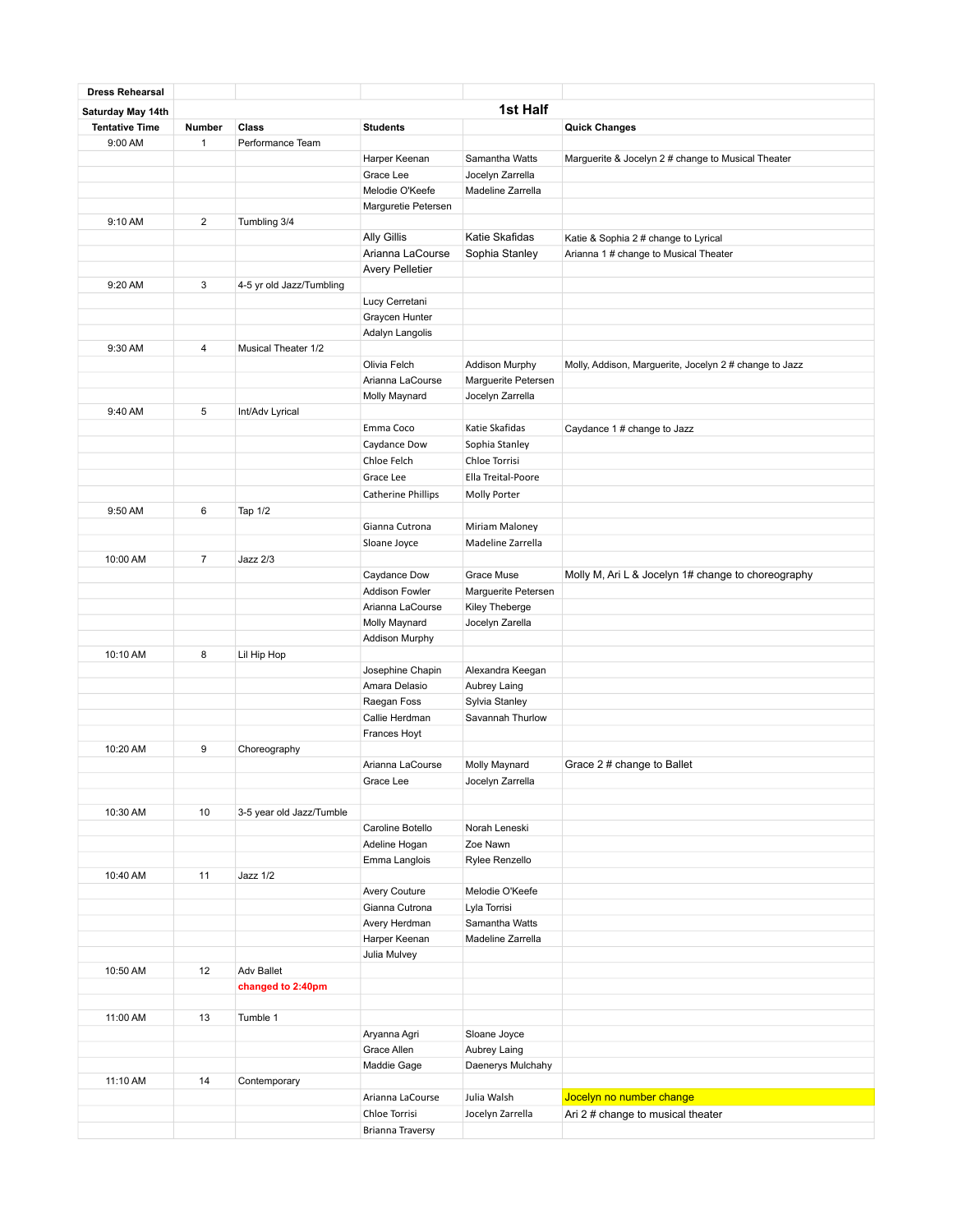| 11:20 AM    | 15             | Beg/Int Hip Hop           |                        |                           |                                                  |
|-------------|----------------|---------------------------|------------------------|---------------------------|--------------------------------------------------|
|             |                |                           |                        | Charlotte Walton          |                                                  |
|             |                |                           | <b>Hailey Cecilio</b>  |                           | Jocelyn 1# change to Comp                        |
|             |                |                           | Liliana Coco           | Savannah Way              |                                                  |
|             |                |                           | Lyla Harris            | Jocelyn Zarrella          |                                                  |
|             |                |                           | Margeuerite Petersen   |                           |                                                  |
|             |                |                           |                        |                           |                                                  |
| 11:30 AM    | 16             | Ballet 1/2                |                        |                           |                                                  |
|             |                |                           | Treelesia Cameron      | Gianna Cutrona            |                                                  |
|             |                |                           | Isis Castro            | Gianna Elgart             |                                                  |
|             |                |                           | Josephine Chapin       | Madeline Zarrella         |                                                  |
| 11:40 AM    | 17             | <b>CC Musical Theater</b> |                        |                           |                                                  |
|             |                |                           |                        |                           |                                                  |
|             |                |                           | Chloe Felch            | Molly Porter              |                                                  |
|             |                |                           | Olivia Felch           | Katie Skafidas            |                                                  |
|             |                |                           | Arianna LaCourse       | Ella Treitel-Poore        |                                                  |
|             |                |                           | Grace Lee              | Jocelyn Zarrella          |                                                  |
|             |                |                           | Molly Maynard          |                           |                                                  |
|             |                |                           |                        |                           |                                                  |
|             |                | <b>FINALE</b>             |                        |                           |                                                  |
|             |                | <b>REHERSAL FOR</b>       |                        |                           |                                                  |
| 12:00-12:45 |                | <b>EVERYONE</b>           |                        |                           |                                                  |
|             |                |                           |                        |                           |                                                  |
|             |                |                           |                        | 2nd Half                  |                                                  |
|             | Number         | Class                     | <b>Students</b>        |                           | <b>Quick Changes</b>                             |
| 12:50 PM    | 1              | Pointe                    |                        |                           |                                                  |
|             |                |                           | Grace Lee              |                           |                                                  |
|             |                |                           |                        |                           |                                                  |
|             |                |                           | Molly Porter           |                           |                                                  |
|             |                |                           | Katie Skafidas         |                           |                                                  |
| 1:00 PM     | $\overline{2}$ | Jazz 3/4                  |                        |                           |                                                  |
|             |                |                           | Cassidy Beebe          | Olivia Felch              |                                                  |
|             |                |                           |                        |                           |                                                  |
|             |                |                           | Lily Coco              | Ella Treitel-Poore        |                                                  |
|             |                |                           |                        |                           |                                                  |
| 1:10 PM     | 3              | 3-5 year old Ballet       | <b>Lillian Bennett</b> | Marlowe Millard           |                                                  |
|             |                |                           | Maeve Marshall         |                           |                                                  |
|             |                |                           |                        |                           |                                                  |
|             |                |                           |                        |                           |                                                  |
| 1:20 PM     | 4              | Hip Hop Mini              |                        |                           |                                                  |
|             |                |                           | Sofia Cabozzi          | Avery Racki               |                                                  |
|             |                |                           | Avery Couture          | Isabella Silva            |                                                  |
|             |                |                           | Gianna Elgart          | Lyla Torrisi              |                                                  |
|             |                |                           |                        |                           |                                                  |
|             |                |                           | Avery Herdman          | Hannah Wilson             |                                                  |
|             |                |                           | Harper Keenan          | Madeline Zarrella         |                                                  |
| 1:30 PM     | 5              | Jazz 4/5                  |                        |                           |                                                  |
|             |                |                           | Amaya Dash             | <b>Brianna Traversy</b>   |                                                  |
|             |                |                           | Isabella Haberland     | Julia Walsh               |                                                  |
|             |                |                           |                        |                           |                                                  |
|             |                |                           |                        |                           |                                                  |
| 1:40 PM     | 6              | Int/Adv Hip Hop           |                        |                           |                                                  |
|             |                |                           | Emma Coco              | Molly Porter              | Emma, Grace, Catherine, Molly 2 # change to Jazz |
|             |                |                           | Ashley Jones           | <b>Catherine Phillips</b> |                                                  |
|             |                |                           |                        |                           |                                                  |
|             |                |                           | Grace Lee              | Chloe Torrisi             |                                                  |
|             |                |                           |                        |                           |                                                  |
| 1:50 PM     | $\overline{7}$ | 3-5 year old Tap          | <b>Lillian Bennett</b> | Marlowe Millard           |                                                  |
|             |                |                           | Maeve Marshall         |                           |                                                  |
|             |                |                           |                        |                           |                                                  |
|             |                |                           |                        |                           |                                                  |
| 2:00 PM     | 8              | Ballet 2/3                |                        |                           |                                                  |
|             |                |                           | Liliana Coco           | Molly Maynard             | Lily & Caydance 2 # change to Tumbling           |
|             |                |                           | Caydance Dow           | Marguerite Petersen       | Jocelyn 1 # change to Tumbling                   |
|             |                |                           | Olivia Felch           | Jocelyn Zarrella          |                                                  |
|             |                |                           | Arianna LaCourse       |                           |                                                  |
|             |                |                           |                        |                           |                                                  |
|             |                |                           |                        |                           |                                                  |
| 2:10 PM     | 9              | Jazz 5/6                  |                        |                           |                                                  |
|             |                |                           | Julia Beauvais         | <b>Catherine Phillips</b> | Catherine, Grace 1 # change to Tumbling          |
|             |                |                           | Emma Coco              | Molly Porter              |                                                  |
|             |                |                           |                        |                           |                                                  |
|             |                |                           | Chloe Felch            | Katie Skafidas            |                                                  |
|             |                |                           | Grace Lee              |                           |                                                  |
| 2:20 PM     | 10             | Tumble 2/3                |                        |                           |                                                  |
|             |                |                           | <b>Violet Harris</b>   | Lyla Torrisi              | Jocelyn 2 # change to Tap                        |
|             |                |                           | Zoe Jansen             | Savannah Washburn         |                                                  |
|             |                |                           |                        |                           |                                                  |
|             |                |                           | Harper Keenan          | Samantha Watts            |                                                  |
|             |                |                           | Avery Racki            | Jocelyn Zarrella          |                                                  |
|             |                |                           | <b>Hailey Rudert</b>   | Madeline Zarrella         |                                                  |